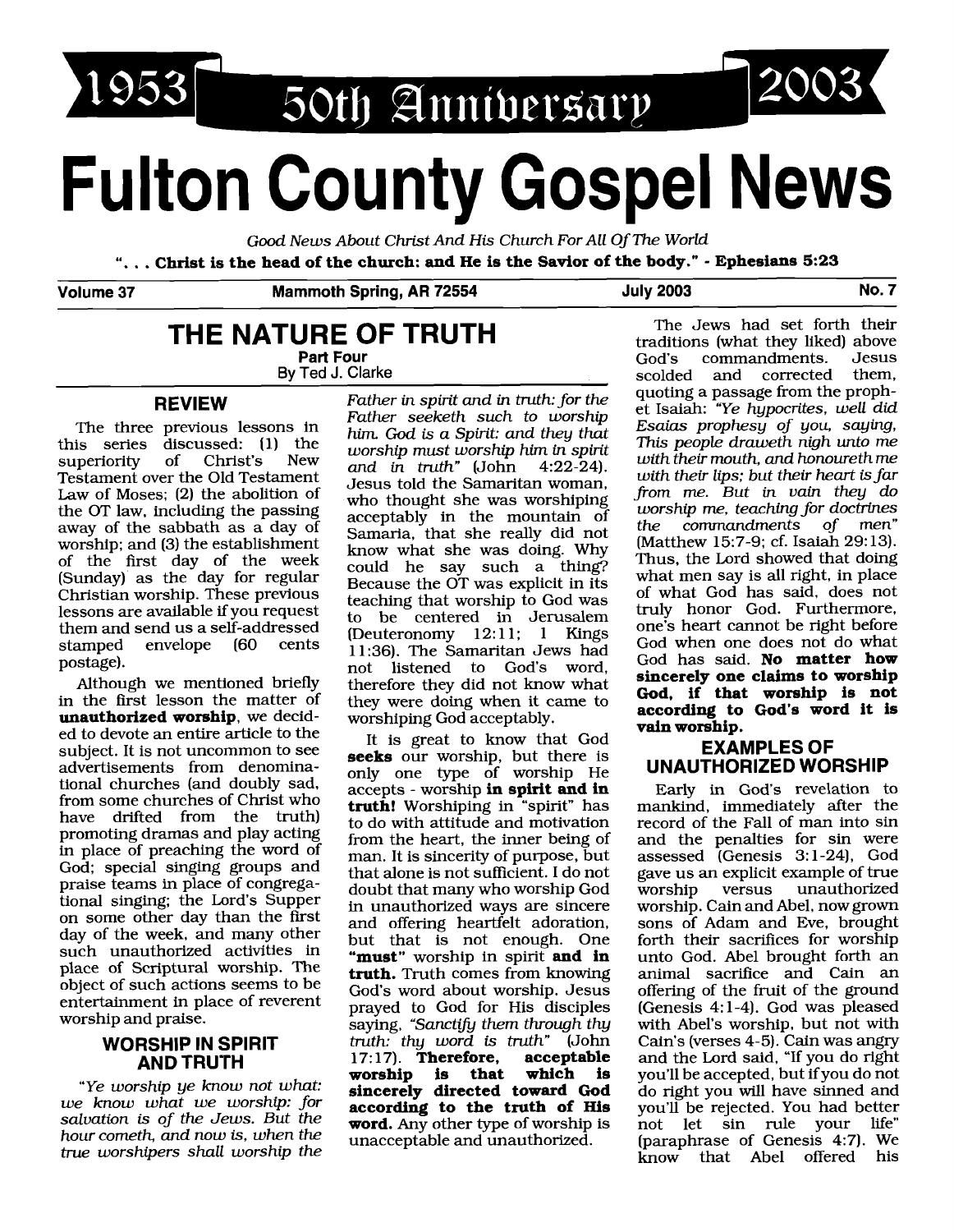#### **FULTON COUNTY GOSPEL NEWS**  USPS Publication **#211780**

.. is a Periodical publication issued monthly by the Church of Christ at Third and Bethel (P.O. Box 251), Mammoth Spring. **AR** 72554-025 1. **POSTMASTER: Please mail all changes of address to the above address.** 

**FCGN** is mailed free of charge to any who care to receive it. We will be happy to add any names to the regular mailing list. If you send in a name we must have a complete address, including number and street name, or R.R. or HCR number, plus box number, or a P.O. Box number and the **NINE DIGIT ZIP CODE. This** paper **is**  supported by voluntary contributions for which we **are** grateful. Financial information will be furnished upon request. Mail **all address corrections or manuscripts to:** 

### **FllLTON COUNTY GOSPEL NEWS**

P.O. Box **251**  Mammoth Spring, **AR** 72554

| TED J. CLARKE  EDITOR      |
|----------------------------|
|                            |
|                            |
| E-Mail  cocfcgn@ozarks.com |

sacrifices by faith, while Cain did not. **"By faith Abel offered unto God** *a more excellent sacrifice than Cain, by which he obtained witness that he was righteous, God testifying of his gifts: and by it he being dead yet speaketh"* (Hebrews 1 1 :4). Offering "by faith" means that Abel offered what God said like God said to do it. How do we know this? *"So then faith corneth by hearing, and hearing by the word of God"* (Romans 10: 17). God told both men how to worship, but only Abel listened to God and did what He said to do. This ought to be a very sobering example to all who ignore God's word and add to it or take away from it in this matter of worship. You cannot offer to God as worship that which is not authorized by His word. For us in this NT system of worship under Christ that means worshiping God according to what Christ has authorized in His New Covenant (Colossians 3: 17).

Another meaningful example of how people fall into unauthorized worship is seen in Leviticus 10: 1-3: *"And Nadab and Abihu, the sons of Aaron, took either of them his censer, and put fire therein, and put incense thereon, and offered strangefie before the LORD, which he commanded them not. And there* 

*went out fre from the LORD, and devoured them, and they died before the LORD, then Moses said unto Aaron, This is it that the LORD spake, saying I will be sanctified in them that come nigh me, and before all the people I will be glorified. And Aaron held his peace."* These men were priests under the Law of Moses and sons of the high priest<br>Aaron, yet they were not Aaron, authorized to substitute for what God had said to do. God had stipulated that the fire for the burning of incense was to come from the coals of the altar of sacrifice in front of the tabernacle  $(Leviticus 16:12-13)$ . We may think, "Fire is fire, what difference should it make to God where they got the fire to light the incense." But it did and does make a difference. Who are we to question God or change His commands? Nadab and Abihu, no matter how sincere they might have been, did not sanctify or glorify God by substituting other things for what He had commanded (10:3). They did not worship in truth, so no<br>matter how heartfelt their heartfelt devotion, it was vain worship. They burned incense, which God had commanded, but they used fire which "he [God] commanded them not" (10:2). The New King James Version perhaps reads more clearly, saying they *"oflered profane fue before the LDRD, which He had not commanded them."*  Profane fire is unholy fire: unholy because it is not what God commanded. When we try to worship God in ways He has not commanded we are guilty of the same type of worship sin as Nadab and Abihu.

King Saul provides us with more<br>warnings regarding worship regarding violations that strongly displease our Holy God. Saul had been told by Samuel, the last of the Judges to rule in Israel, to *"go and attack Amalek, and utterly destroy all that they have, and do not spare them. But kill both man and woman, infant and nursing child, ox and sheep, camel and donkey" (1*  Samuel 15:3, NKJV). *"But Saul and the people spared Agag, and the best of the sheep, and of the oxen, and of the fatlings, and the lambs, and all that was good, and would not utterly destroy them: but every* 

*thing that was vile and refuse, that they destroyed utterly"* [verse *9, KJV).* When Saul was asked by Samuel why he did not follow the commandment of the Lord, Saul replied, *"the people spared* **the best of** *the sheep and of the oxen,*  **to sacrifice** *to* **the Lord thy God;**  *and the rest we hwe utterly destroyed"* (verse 15). After Samuel protested and said again that Saul did not do God's will, Saul repeated his insistence that he had obeyed God and that the people saved the best to sacrifice in worship to God (verses 20-2 1). Were the motives of Saul and the people good, to sacrifice the best unto God? They would have been good if God had<br>authorized such, but He authorized demanded the opposite of what they did and no amount of reasoning could justify what Saul, as the leader of his people, had allowed to happen. Even a majority of **people** do not have the authority to add to or take from what God has said. Instead of "fear[ing] the *people and* obey[ing] *their voice"*  (verse 24), Saul should have feared God and obeyed His voice! Leaders in the Lord's church must take a strong stand against factions or even majorities that want to<br>change God's authorized NT change God's authorized worship. God did not accept unauthorized worship from Saul and the people and He will not accept it from those today that try the same type of practice. *"And Samuel said, Hath the LORD as great delight in burnt oflerings and*   $s$ *acrifices, as in obeying the voice of the LORD? Behold, to obey is better than sacrifice, and to hearken than the fat of rams. For rebellion is as the sin of witchcraft, and stubbornness* **is** *as iniquity and idolatry. Because thou* **has** *rejected the word of the LDRD, he hath also rejected thee from being king"*  (verses 22-23). **Simply obeying what God has said constitutes acceptable worship to Him is far better than trying to think up ways to worship Him that He has not authorized.** To do otherwise is sin and iniquity in rejecting God's word. The Lord knows what He wants and has revealed to us what He will accept as worship. We cannot come up with anything better than what He has revealed, no matter how hard we try to do so.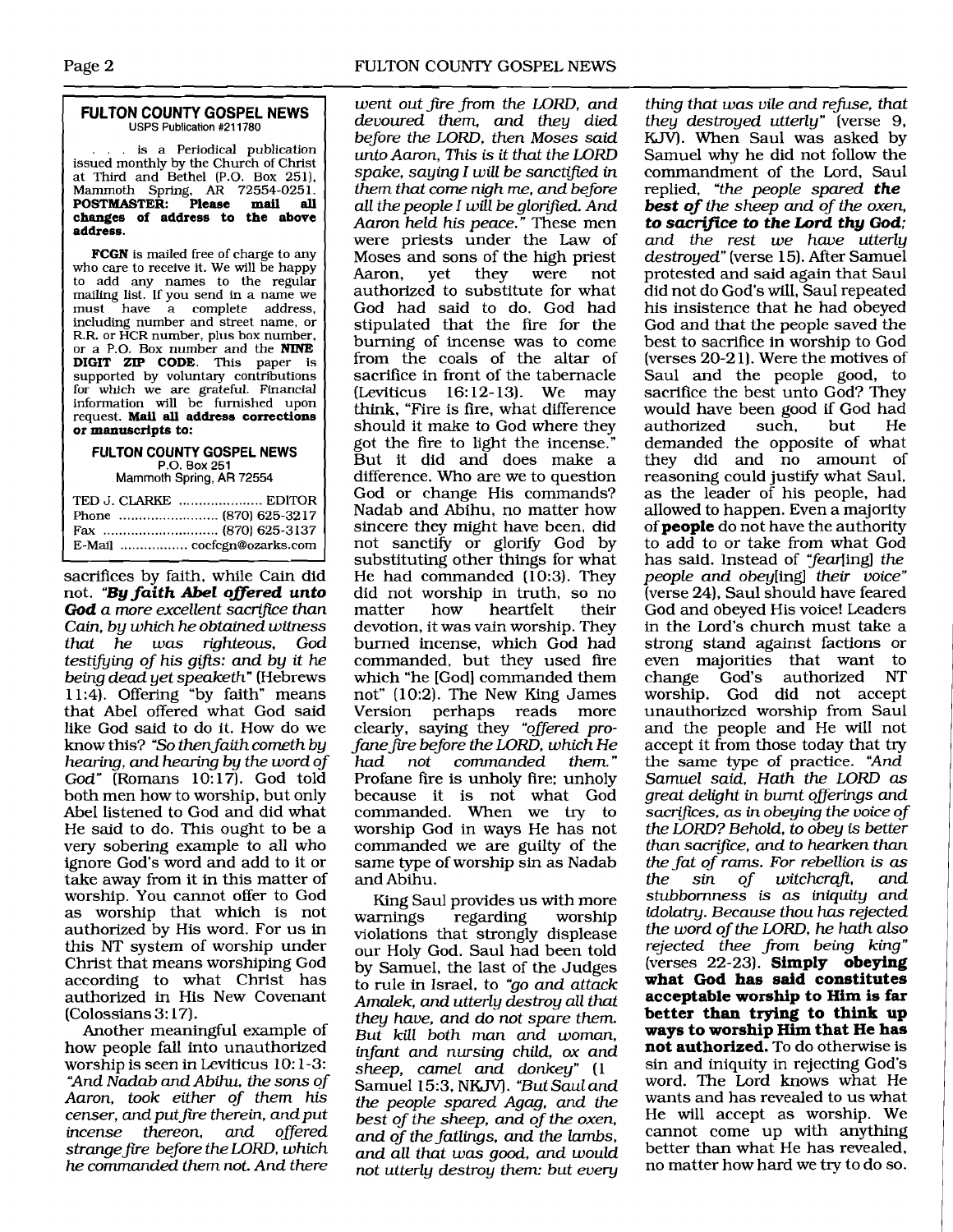*"For my thoughts are not your thoughts, neither are your ways my ways, saith the LORD. For as the heavens are higher than the earth, so are my ways higher than your ways, and my thoughts than your thoughts"* (Isaiah 55:8-9).

#### **AU'THORIZED WORSHIP**

As mentioned in last month's article, assembled worship to God in this Christian age consists of coming together on the first day of the week for preaching/teaching<br>God's word: prayer: singing prayer; psalms, hymns and spiritual songs (mechanical instruments of music are not authorized for NT worship); observing the Lord's Supper; and contributing financial support as God has prospered us for the work of the church (Hebrews 10:25; Revelation 1: 10; Acts 2:42; 20:7; 1 Corinthians 16:1-2: Ephesians 5: 19; Colossians 3: 16). Other passages might be offered that relate to these same items of worship, but none authorize additional avenues of assembled worship. If additions, subtractions or modifications are made they are simply the commandments of men and constitute vain worship (Matthew 15:9).

#### **CONCLUSION**

If we can know what is acceptable worship, authorized by God (and we can), then we can<br>also know what constitutes constitutes unauthorized worship that God will reject. The OT examples that we highlighted above reflect eternal principles that are valid in any age of God's dealing with men. We do not worship with offerings of animals or fruit of the ground, nor do we bum incense or light lamps as part of our NT worship, for these and such like are not part of the authorized worship<br>revealed to the NT church. to the NT However, we are still to offer our worship by faith as Abel did, and we are to do what God said as God said to do it, as Nadab and Abihu should have done. We must also realize that we cannot think up better ways to honor God in worship like Saul and the Israelites tried to do instead of simply obeying what God had said to do in worship to Him.

The Nature of Truth in God's word is such that we can know

what is authorized in worship and what is not; that we can know what and how God wants us to worship and what He will reject. We must worship God in spirit and in truth, the way He wants to be worshiped, not the ways that we think are good or better than His ways. What we do in worship must have the authority of Christ (John 4:24; Colossians 3: 17).



#### **IS HE FAITHFUL? By** Mike Pace

(Co-editor 1981 -1 985)

Occasionally within the church, a member will inquire about the spiritual welfare of a brother or sister in Christ by asking a question such as, "Well, is he/she faithful?" And it's not too uncommon to receive an answer similar to, "Oh yes, they're quite faithful, every time the doors are open, you can count on them to be at the services of the church." The implication is that you can determine a Christian's faithfulness by their frequency at the worship services of the church.

Each child of God should be concerned about his/her "faithfulness" to God. Our reward of an eternity in heaven with God Almighty is contingent upon our being "faithful" in His estimation. This is precisely why Jesus exhorted us to "Be thou faithful unto death, and I will give thee a crown of life" (Revelation 2: 10).

We are doing ourselves and others a grave injustice when we measure one's faithfulness solely on attendance to worship services. God most assuredly demands our presence and participation at the worship services of the church as Hebrews 10:25 says, "Not forsaking the assembling of ourselves together . . ." But nowhere within the boundaries of God's Word can we find justification to determine one's faithfulness solely upon regularity at worship services. If that be true, then the question arises, "Faithful in what?"

#### **BE FAITHFUL IN STUDY**

Peter tells us in 2 Peter 1:5, "And besides **all** this, giving all diligence, add to your faith . . . knowledge".

Page 3<br>Food is necessary for growth, and Food is necessary for growth, and the Word of God is **food** for our spiritual body - the soul. Jesus said, "Blessed are they which do hunger and thirst after righteousness: for they shall be filled" (Matthew 5:6). The Apostle Paul in writing to Timothy encouraged us to, "Study to show thyself approved unto God, a workman that needeth not to be ashamed, rightly dividing the word of truth" (2 Timothy 2: 15). So the kind of study that meets God's approval is **daily.** Our physical bodies cannot live on one or two meals a week and neither can our souls live on only a couple of study periods a week,

#### **BE FAITHFUL IN PRAYER**

Prayer is one of the most blessed privileges we have as a Christian. One who is not a Christian cannot expect to have his prayers answered. For 1 Peter **3:** 12 tells us, "For the eyes of the Lord are over the righteous, and his ears are open to their prayers, but the face of the Lord is against them that do evil." We should realize that there is great power in prayer, 'The effectual fervent prayer of a righteous man availeth much" (James 5:16). We should "pray without ceasing" (2 Thessalonians 5: 17). Paul is saying, "Be always in an attitude of prayer." The idea is that we are to include God in our every decision, thank God for every blessing, and beseech God for every wrong we do.

#### **BE FAITH IN ATTENDANCE**

We've already mentioned Hebrews 10:25, which emphasizes our participation in the worship services of the church. And to impress upon our minds the seriousness of this matter, the writer went on to say in verse 26 of the same chapter, "For if we sin **willfully** after that we have received a knowledge of the truth, there remaineth no more sacrifice for our sins." He was not talking about serious illness or providential hindrance, but **willfully** forsaking the assembly. There are blessings that come through faithful attendance of every service that can come no other way. By singing, giving, studying, fellowship, praying, and partaking of the Lord's Supper - we are strengthened and built up.